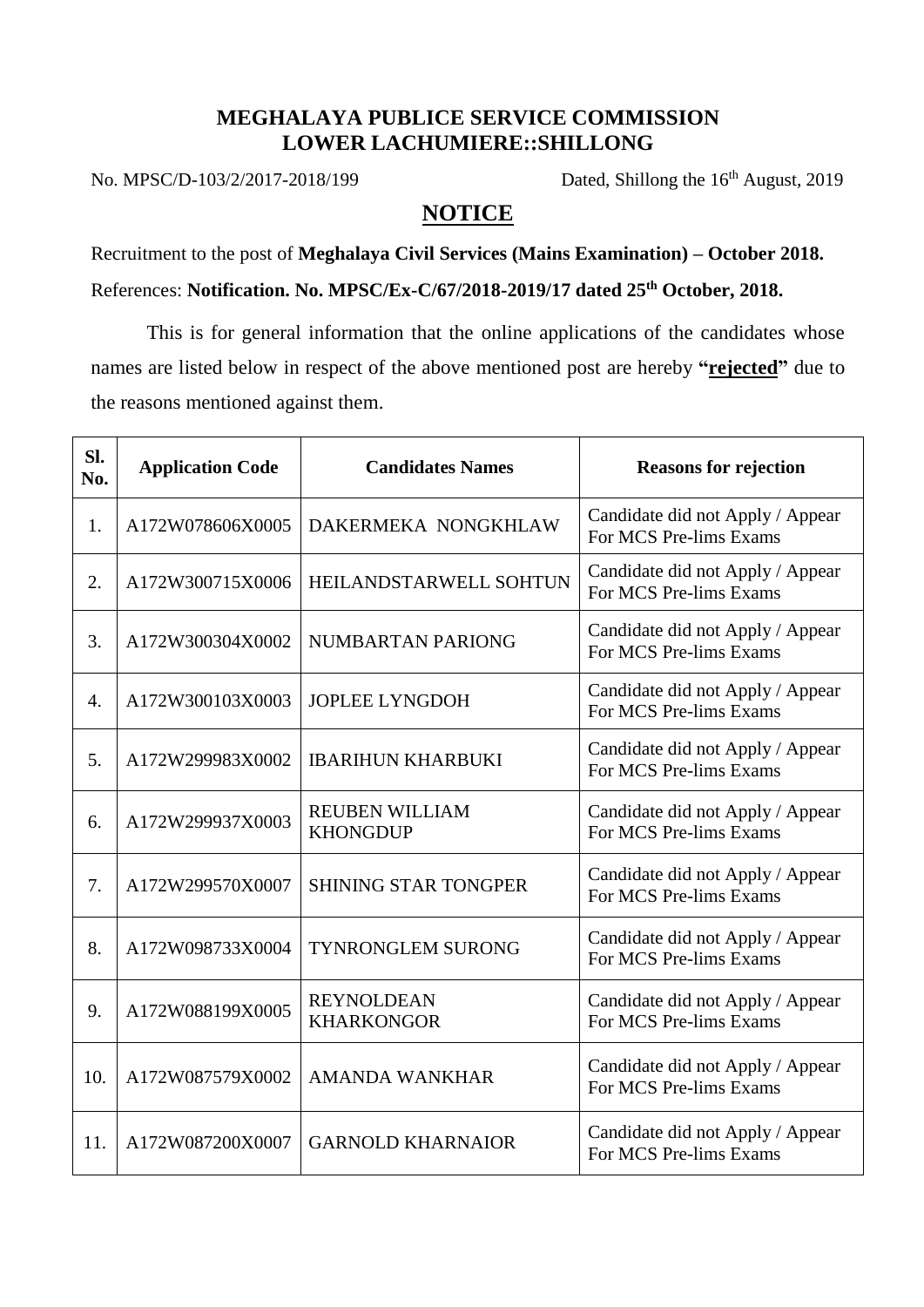| Sl.<br>No. | <b>Application Code</b> | <b>Candidates Names</b>                    | <b>Remarks</b>                                             |
|------------|-------------------------|--------------------------------------------|------------------------------------------------------------|
| 12.        | A172W087051X0002        | <b>BAIARILANG MARBANIANG</b>               | Candidate did not Apply / Appear<br>For MCS Pre-lims Exams |
| 13.        | A172W087013X0026        | REINHEART WAHLANG                          | Candidate did not Apply / Appear<br>For MCS Pre-lims Exams |
| 14.        | A172W086848X0001        | WANPLIBOKLANG<br><b>SYNCHIANG</b>          | Candidate did not Apply / Appear<br>For MCS Pre-lims Exams |
| 15.        | A172W084369X0011        | YOOSHONKI DKHAR                            | Candidate did not Apply / Appear<br>For MCS Pre-lims Exams |
| 16.        | A172W081498X0021        | KITBOKLANG SHYLLA                          | Candidate did not Apply / Appear<br>For MCS Pre-lims Exams |
| 17.        | A172W078956X0003        | <b>BANSHANBOR MARNGAR</b>                  | Candidate did not Apply / Appear<br>For MCS Pre-lims Exams |
| 18.        | A172W074762X0006        | ABARIKUPAR NONGKHLAW                       | Candidate did not Apply / Appear<br>For MCS Pre-lims Exams |
| 19.        | A172W073124X0011        | <b>IDAHUNHEIMONMITRE</b><br><b>THUBRU</b>  | Candidate did not Apply / Appear<br>For MCS Pre-lims Exams |
| 20.        | A172W073028X0015        | NINI M SANGMA                              | Candidate did not Apply / Appear<br>For MCS Pre-lims Exams |
| 21         | A172W067803X0005        | <b>SONIA MARY K.MAWLONG</b>                | Candidate did not Apply / Appear<br>For MCS Pre-lims Exams |
| 22.        | A172W067041X0009        | <b>SHIBARIS MAWLIEH</b>                    | Candidate did not Apply / Appear<br>For MCS Pre-lims Exams |
| 23.        | A172W064644X0010        | <b>BARBARA STEFFI</b><br><b>MAWKHLIENG</b> | Candidate did not Apply / Appear<br>For MCS Pre-lims Exams |
| 24.        | A172W064453X0011        | <b>MALSENG R MARAK</b>                     | Candidate did not Apply / Appear<br>For MCS Pre-lims Exams |
| 25.        | A172W064234X0016        | <b>BLASSIUS PYNGROPE</b>                   | Candidate did not Apply / Appear<br>For MCS Pre-lims Exams |
| 26.        | A172W056770X0012        | <b>DEISA LALOO</b>                         | Candidate did not Apply / Appear<br>For MCS Pre-lims Exams |
| 27.        | A172W055095X0012        | <b>SHINGDOH PADU</b>                       | Candidate did not Apply / Appear<br>For MCS Pre-lims Exams |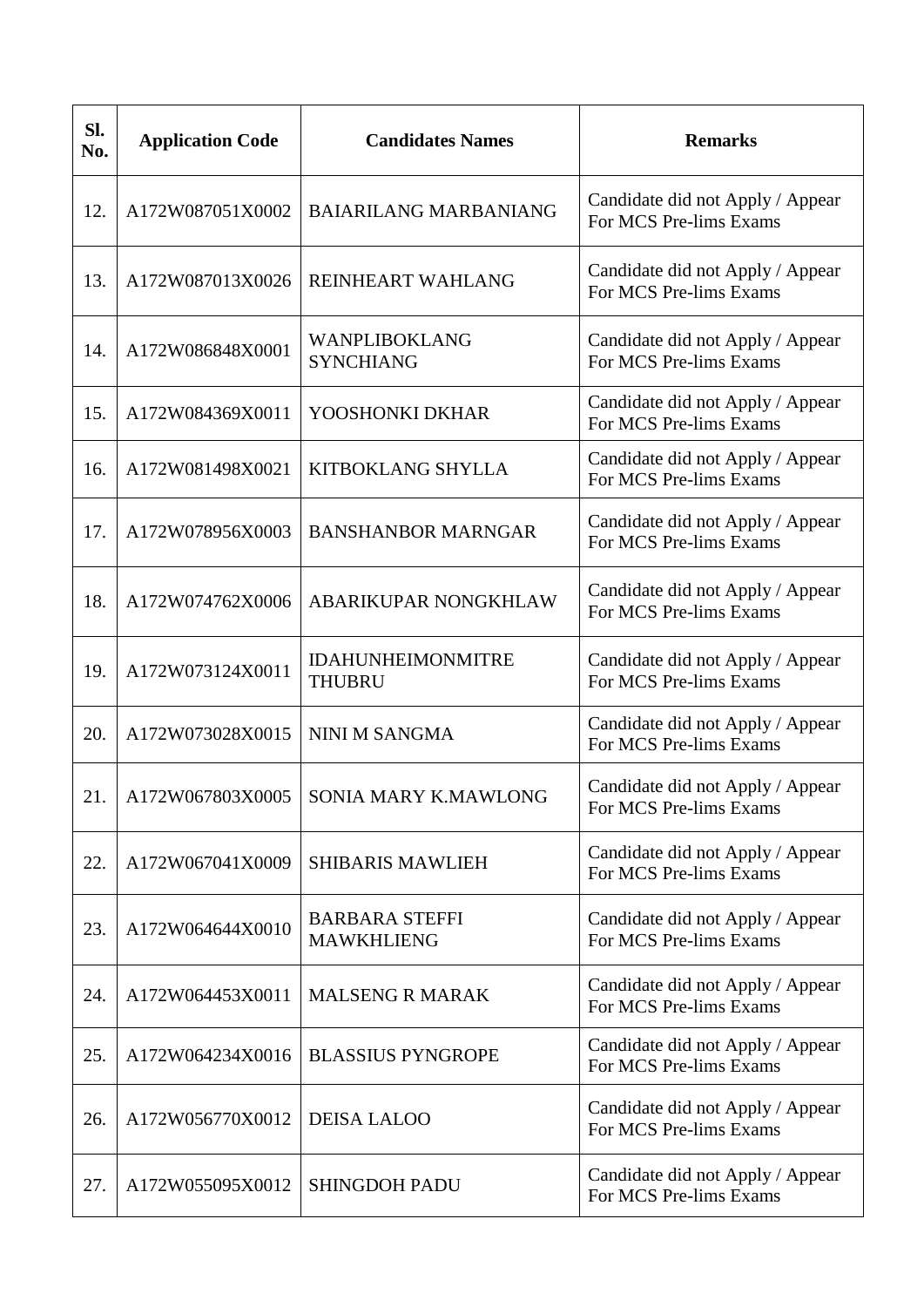| Sl.<br>No. | <b>Application Code</b> | <b>Candidates Names</b>                    | <b>Remarks</b>                                                  |
|------------|-------------------------|--------------------------------------------|-----------------------------------------------------------------|
| 28.        | A172W050875X0009        | SANBORLANG NONGLAMIN                       | Candidate did not Apply / Appear<br>For MCS Pre-lims Exams      |
| 29.        | A172W039781X0023        | PYNSKHEMLANG NONGSHLI                      | Candidate did not Apply / Appear<br>For MCS Pre-lims Exams      |
| 30.        | A172W036263X0013        | <b>ZEPHER A MARAK</b>                      | Candidate did not Apply / Appear<br>For MCS Pre-lims Exams      |
| 31.        | A172W036150X0025        | <b>WANBHALANG BUAM</b>                     | Candidate did not Apply / Appear<br>For MCS Pre-lims Exams      |
| 32.        | A172W023042X0002        | <b>DENIMUL SUCHIANG</b>                    | Candidate did not Apply / Appear<br>For MCS Pre-lims Exams      |
| 33.        | A172W021601X0008        | NATHANIEL THANGKHIEW                       | Candidate did not Apply / Appear<br>For MCS Pre-lims Exams      |
| 34.        | A172W015079X0011        | <b>VASANT THAKURI</b>                      | Candidate did not Apply / Appear<br>For MCS Pre-lims Exams      |
| 35.        | A172W300707X0002        | SYNROPLANG KYNTA                           | Candidate did not Pass / Clear The<br><b>MCS Pre-lims Exams</b> |
| 36.        | A172W300701X0002        | <b>EVANGELYNE BYRSAT</b>                   | Candidate did not Pass / Clear The<br><b>MCS Pre-lims Exams</b> |
| 37.        | A172W300472X0001        | <b>SELCHI TIMREY CH SANGMA</b>             | Candidate did not Pass / Clear The<br><b>MCS Pre-lims Exams</b> |
| 38.        | A172W080949X0030        | KHATIM AYECO CHIARA<br><b>RAKSAM MARAK</b> | Candidate did not Pass / Clear The<br><b>MCS</b> Pre-lims Exams |
| 39.        | A172W076415X0029        | <b>GITING RIPAMCHI R MARAK</b>             | Candidate did not Pass / Clear The<br><b>MCS Pre-lims Exams</b> |
| 40.        | A172W066364X0010        | <b>CHIZIMEY RAKSAM MARAK</b>               | Candidate did not Pass / Clear The<br><b>MCS Pre-lims Exams</b> |
| 41.        | A172W047346X0035        | <b>GLORISA NONGPLUH</b>                    | Candidate did not Pass / Clear The<br><b>MCS Pre-lims Exams</b> |
| 42.        | A172W038621X0044        | <b>EVANGELINE MARNGAR</b>                  | Candidate did not Pass / Clear The<br><b>MCS Pre-lims Exams</b> |
| 43.        | A172W035764X0025        | <b>SHINING STAR DKHAR</b>                  | Candidate did not Pass / Clear The<br><b>MCS</b> Pre-lims Exams |
| 44.        | A172W033318X0007        | <b>IBADALIN KHARBULI</b>                   | Candidate did not Pass / Clear The<br><b>MCS</b> Pre-lims Exams |